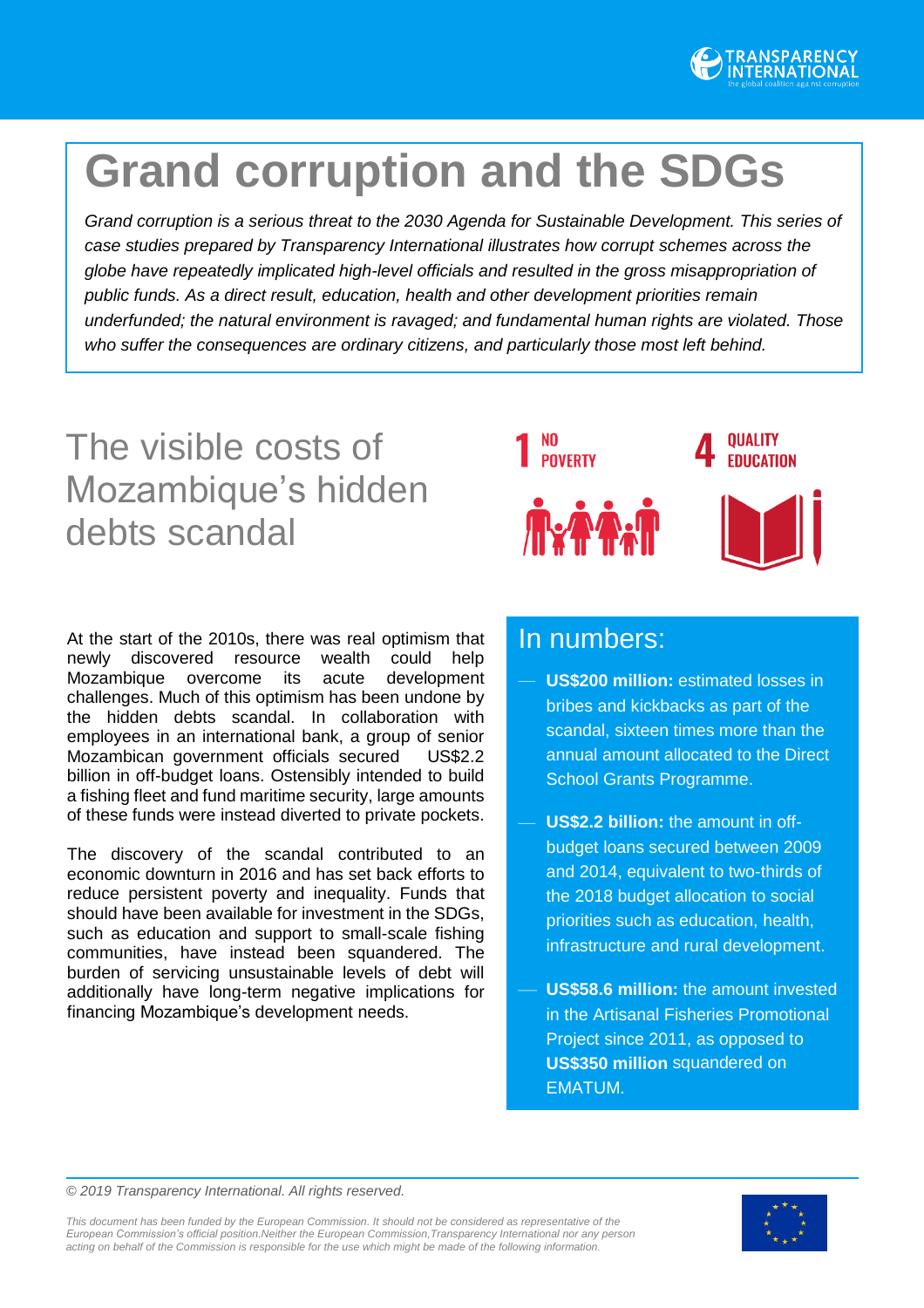# **Grand corruption and the SDGs: Mozambique**

# Grand corruption in **Mozambique**

While Mozambique is ranked 180<sup>th</sup> out of 189 countries on the 2018 Human Development Index, efforts to address the country's development challenges have been systemically undermined by high levels of corruption. One study has estimated that the average annual cost of corruption for ten years from 2004 to 2014 was up to US\$ 4.9 billion, equivalent to 60% of the country's 2015 budget<sup>1</sup>.

Grand corruption, a feature of Mozambique's political economy, accounts for a large proportion of these costs. The governing political party, the Frente de Libertação de Moçambique (Frelimo), has ruled the country since the end of a 15-year civil war in 1992. This has allowed elite groups to monopolise the political arena and the economic opportunities that have arisen over the last three decades, particularly those related to the country's mineral wealth and the discovery of substantial offshore natural gas reserves in 2010.

These problems have periodically come to light in the form of different scandals. In the 1990s and early 2000s, it was the privatisation of two stateowned banks that created an opportunity for funds to be embezzled and cost the state in excess of US\$ 400 million<sup>2</sup>. In the late 2000s, Mozambique was again thrust into the international spotlight after a key Frelimo funder sheltered in the country, Mohamed Bachir Suleman, was named by the US as a narcotics trafficker and drug kingpin<sup>3</sup>. More recently in 2013 to 2014, the construction of a ring road around the capital Maputo, awarded without tender, is believed to have been hugely overpriced,

# What is grand corruption?

**Transparency International** identifies three main features of grand corruption: a corruption scheme; involvement of a high level public official; and serious harm caused, which may take the form of largescale misappropriation of public resources or gross violations of human rights.\*

resulting in losses of government funds of between US\$ 40 and 50 million<sup>4</sup>. Collectively, these scandals point to the institutionalised and seemingly intractable nature of grand corruption in Mozambique.

## The hidden debts scandal

The hidden debts scandal nonetheless surpasses all previous cases in terms of the damage wrought to the Mozambican economy and the development implications for the country's citizens. It is also a textbook example of how grand corruption operates: the scheme built on long-established elite networks underpinned by corruption, capitalised on government decision-making behind closed doors, distorted public policymaking and involved the complicity of international businesses.

The scandal centres on three state-owned companies that secured loans from international lenders between 2009 and 2014 on the prospect of future revenues from natural gas. The first of these, the *Empresa Moçambicana de Atum* (EMATUM, Mozambique Tuna Fishing Company), obtained a US\$ 850 million loan (later restructured into a full sovereign bond) to build a tuna fishing fleet<sup>5</sup>. Two

*<sup>1</sup> This is an abridged summary. TI's full legal definition with explanatory notes is available upon request from [gdell@transparency.org](mailto:gdell@transparency.org)*

*© 2019 Transparency International. All rights reserved.*

 $\ddot{ }$ 

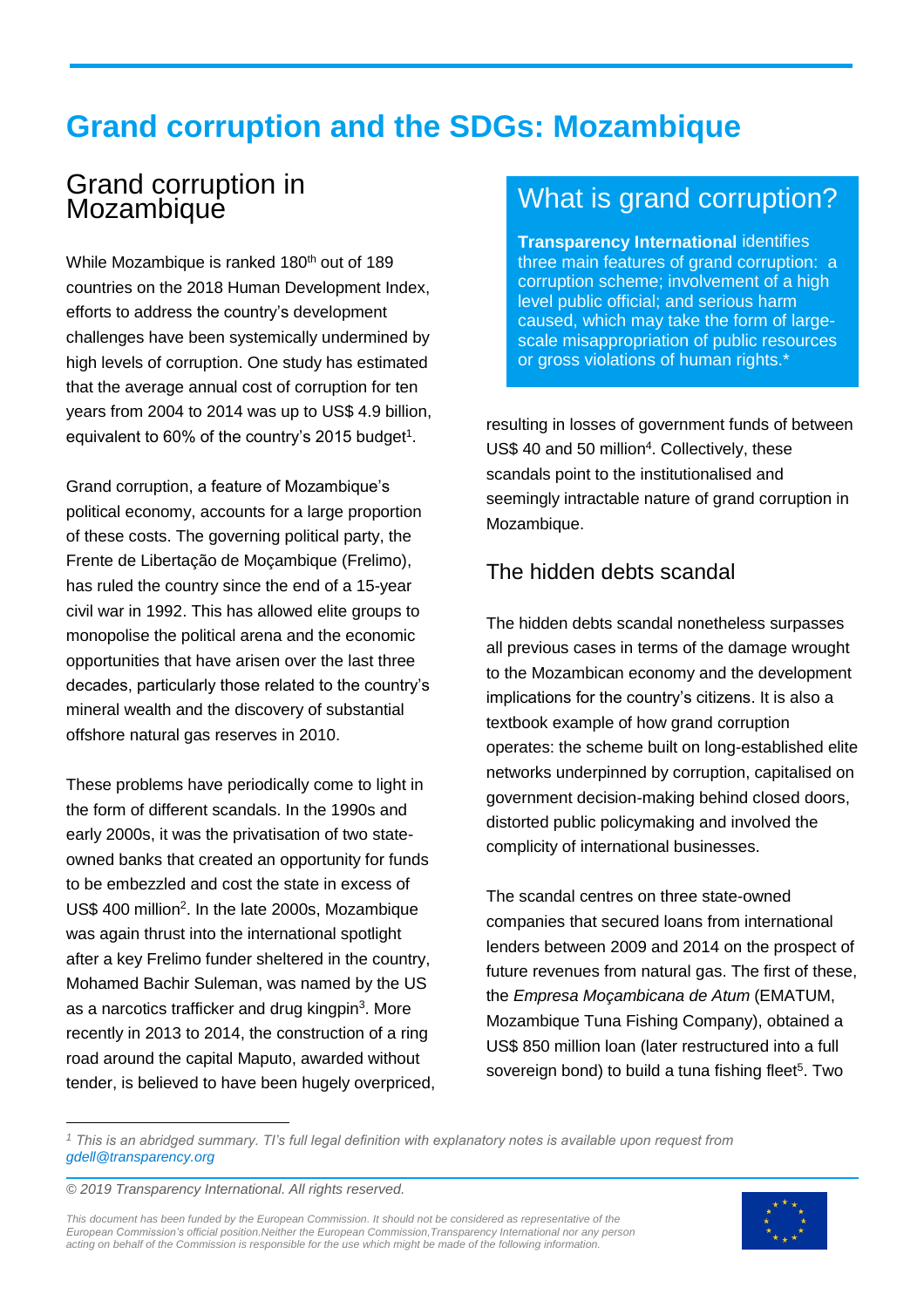other companies, ProIndicus and Mozambique Asset Management (MAM), obtained loans of US\$ 622 million and US\$ 535 million respectively to provide maritime security for the offshore oil and gas industry and build a shipyard for the maintenance of vessels<sup>6</sup>.

Of these loans, only the one to EMATUM was publicly disclosed. Together with further loans negotiated bilaterally by the government, the country incurred off-budget expenditure of around US\$ 2.2 billion between 2009 and 2014, equivalent to just over a quarter of the country's budget for 2015<sup>7</sup> . The loans were arranged by the international banks Credit Suisse and VTB, which were each paid US\$ 199.7 million in fees and are deeply implicated in the scandal<sup>8</sup>.

The ultimate destination of a large proportion of these funds remains unclear. The *Serviço de Informação e Segurança do Estado* (SISE), Mozambique's intelligence service, owned stakes ranging from 33% to 98% in the three companies<sup>9</sup>. An independent audit commissioned by the Office of the Public Prosecutor (PGR) in 2017, found inconsistencies of at least US\$ 500 million regarding how the loan proceeds were actually used, as well as an unexplained payment of US\$ 53 million from an off-book EMATUM account.

EMATUM, ProIndicus and MAM additionally appear to have paid vastly inflated prices for assets, potentially overpaying more than US\$ 700 million, including for vessels purchased from Privinvest, a global shipbuilding group based in the United Arab Emirates<sup>10</sup>. The three state-owned companies were not operational at the time of the auditor's report and, according to several accounts, the assets acquired still lie idle<sup>11</sup>.

What has become increasingly clear is that a large proportion of these funds ended up in private

pockets. An indictment filed by the US Department of Justice in New York in late 2018 alleged that at least eight individuals received bribes and kickbacks of over US\$ 200 million from the maritime projects<sup>12</sup>. Among those implicated are three senior Mozambican government officials, namely António Carlos do Rosário, the head of the SISE, Manuel Chang, the country's then minister of finance, and Teofilo Nhangumele, who acted on behalf of the Office of the President of Mozambique and played a key facilitating role in the scandal<sup>13</sup>.

Three investment bankers holding senior roles at Credit Suisse were also named in the indictment and had an important role in channelling funds to bank accounts in several countries<sup>14</sup>. Email correspondence included in the indictment suggests that one government official, Nhangumele, referred to bribes as "chickens" while kickbacks to the bankers were labelled as "consultancy" or "dividend" payments<sup>15</sup>.

#### Consequences of the scandal

The US investigation into this case is ongoing as of November 2019. To date, the three investment bankers at Credit Suisse, who together may have received up to US\$ 50 million in kickbacks, have all pled guilty to corruption<sup>16</sup>. In Mozambique, where around US\$ 150 million in bribes appear to have been dispersed to officials, the government indicted 20 individuals on charges of corruption and money laundering in February 2019 including Ndambi Guebuza, the oldest son of the country's former president Armando Guebuza<sup>17</sup>. Manuel Chang, the former finance minister who signed off on the loans, has been arrested in South Africa and is currently fighting a legal battle against his extradition to Mozambique or the US<sup>18</sup>. It is unclear whether any of these individuals will ever face justice in Mozambique. There is a long history of

*© 2019 Transparency International. All rights reserved.*

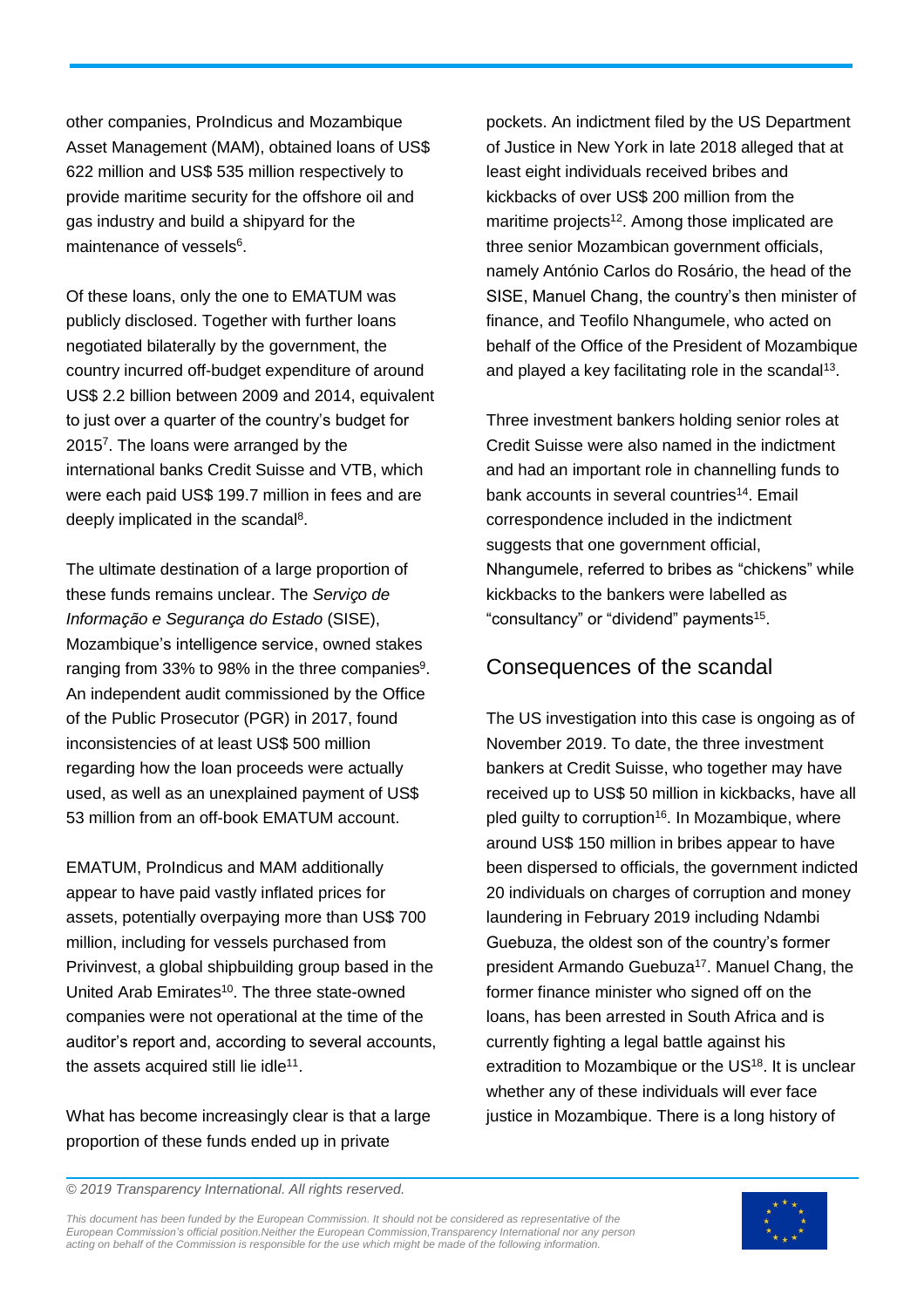impunity for senior government officials involved in grand corruption.

The repercussions of this scheme go far beyond the funds lost in bribes and kickbacks. A Parliamentary Inquiry Commission and the Attorney General's Office determined that the loans were in violation of the country's budget law and the sovereign guarantees provided by the ministry of finance were illegal<sup>19</sup>. The loans were obtained without the knowledge of the country's key lenders, the International Monetary Fund (IMF) and World Bank. The former took the decision to suspend a standby credit facility of US\$ 283 million in 2016 with the institution's then head, Christine Lagarde, stating publicly that the Mozambican government was "clearly concealing corruption"<sup>20</sup> . In May 2016, the G14, a group of Mozambique's largest international donors, also suspended budgetary support of US\$ 300 million to the government<sup>21</sup>. The scandal has grievously harmed Mozambique's reputation in the eyes of key development partners. Rebuilding trust and credibility will likely take years, time Mozambique can ill afford if it is to meet the 2030 development targets.

An additional pernicious effect of the scandal has been to push Mozambique's debt levels to unsustainable levels. The decision by donors to withdraw support triggered a collapse in Mozambique's currency, which lost more than a third of its value in 2016, and led the country to default on its sovereign debt in early 2017. The IMF considers Mozambique to be in a position of debt distress and the country remains in talks with lenders about restructuring the three problematic bonds<sup>22</sup>.

# Impact on the SDGs

The sheer volume of funds involved in the hidden debts scandal mean that this scheme has already

had a severe negative impact on Mozambique's capacity to meet the 2030 SDG targets. The impact can be seen both in terms of the direct costs – what the funds lost to corruption could otherwise have been spent on – and the knock-on macroeconomic repercussions which undermine long-term development objectives in Mozambique.

#### The direct costs

The U.S. Department of Justice estimates the funds lost in bribes and kickbacks in this scheme to be in the region of US\$ 200 million. The damage of these losses is stark when compared to spending on SDGs, as can be seen with reference to the goals on improving education and reducing hunger.

#### **SDG 4: Quality Education.**

This is a critical goal for Mozambique given that the country's literacy rate for those aged 15 and over is a mere 50.6%. In 2018, children in Mozambique could also only expect 9.7 years of schooling, compared to a global average of 13.2 years $23$ .

US\$ 200 million equates to just under a quarter of the country's education budget in 2018<sup>24</sup>. In a context where public resources for development are under intense strain, widespread corruption restricts the government's ability to fund its ambitious plans to increase school enrolment figures to levels needed to meet SDG target 4.1. US\$ 200 million is, for example, nearly 50 times the US\$ 4.2 million investment budget in 2018 for textbooks, classroom construction and technical vocation projects and 17 times as much as the US\$ 12 million allocated in 2018 to the Direct School Grants initiative. The latter programme provides direct funding to primary schools to enable them to purchase basic learning materials such as pencils, pens, notebooks and additional reading materials<sup>25</sup>.

*© 2019 Transparency International. All rights reserved.*

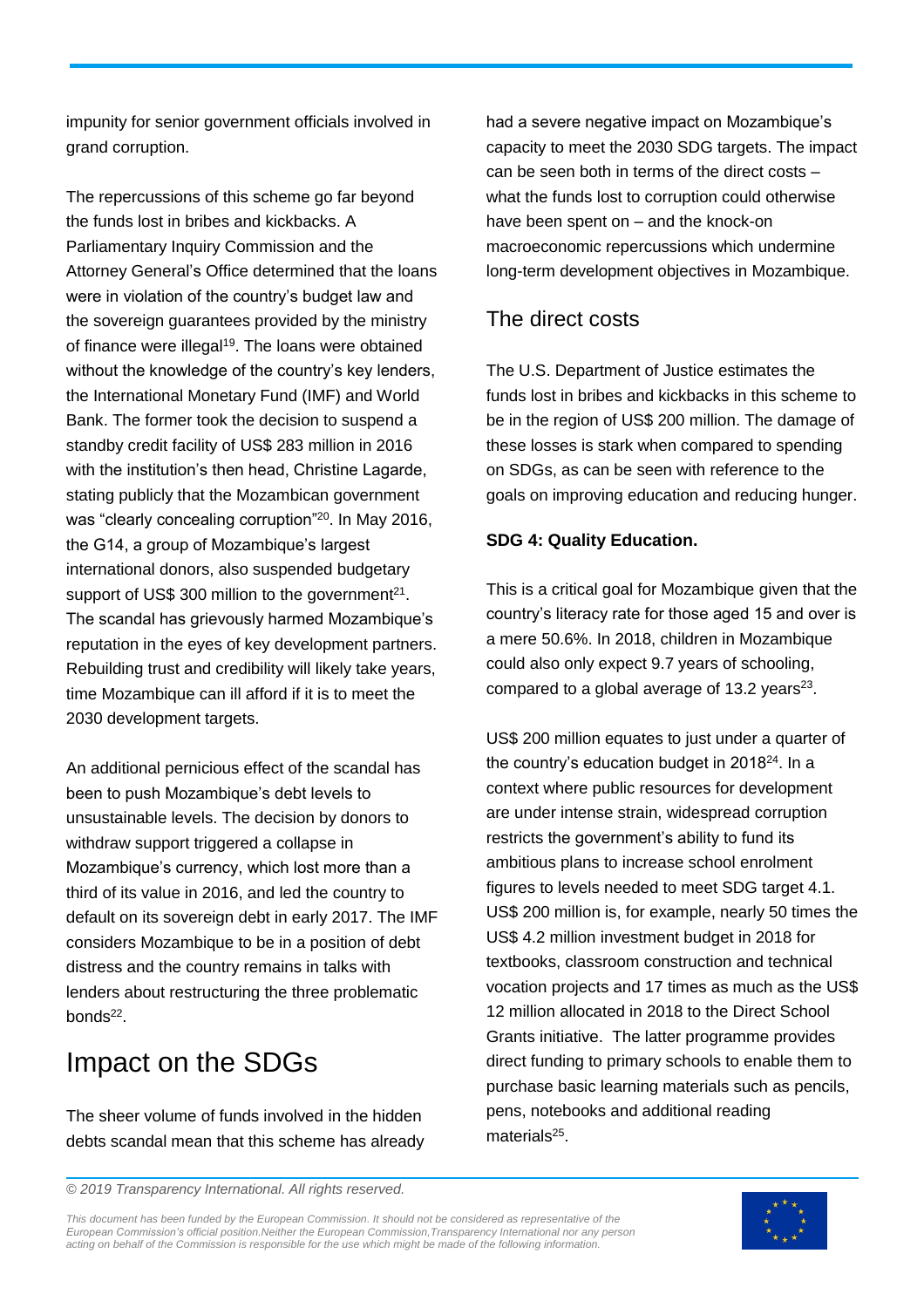#### **SDG 2: Zero hunger**

Citizens dependent on the country's fisheries sector could have benefited from the US\$ 350 million that the government claims to have invested in EMATUM, the tuna fishing business which remains non-operational<sup>26</sup>. Approximately 850,000 households, or around 20% of the population, rely on fisheries for part of their income, and the sector is also significant for food security in the country<sup>27</sup>. In total artisanal fishing contributed US\$ 6.2 million to the country's gross domestic product in 2018, less than 2% of the funds made available to EMATUM.

Supporting these fishing communities is crucial to Mozambique meeting SDG target 2.3, which requires doubling the productivity and incomes of small-scale producers. The Artisanal Fisheries Promotion Project, which has received US\$ 58.6 million in funding since 2011 from development partners and the government, less than a fifth of the amount invested in EMATUM, provides a comparison of how the funds might have been spent. This project has to date benefited 382,552 people through training, rehabilitation of economic infrastructure and nutrition programmes<sup>28</sup>.

### The broader effects

The macroeconomic effects of the scandal have a far-reaching impact on the overarching goals of reducing poverty and inequality across the country, as measured by SDG targets related to the reduction of poverty (SDG 1.2) and inequality (SDG 10.1). **SDG 1: no poverty**

In 2018, 62.9% of the population lived below the international poverty line of US\$ 1.90 a day<sup>29</sup>. The US\$ 2.2 billion in off-budget loans is equivalent to

over two-thirds of the US\$ 3.2 billion allocated in the 2018 budget to social priorities, including education, health, infrastructure, agricultural and rural development, transport and employment spending<sup>30</sup>.

While the poverty rate declined in Mozambique between 2008 and 2014, the World Bank has estimated that a spike in food prices caused by the economic downturn in 2016 may have increased poverty rates by 4 to 6 percentage points. Alongside a period of drought, the hidden loans scandal was a key driver of the economic recession, whose impact was most keenly felt in Mozambique's poorest provinces.

#### **SDG 10: reduced inequalities**

That the economic effects of these issues were felt unequally continues a trend of entrenched inequality in Mozambique, which is reflected in the country's Gini coefficient of 54.0, the seventh highest in sub-Saharan Africa<sup>31</sup>.

From 2008 to 2015 the wealth of the top quintile grew almost three times faster than that of the bottom 40% of the population<sup>32</sup>. By bringing large amounts of capital under the control of self-serving political elites, high-level corruption is undoubtedly contributing to the growing wealth gap in Mozambican society, stymieing progress towards SDG target 10.1.

The burden of servicing the debts incurred as a result of the grand corruption scheme can already be shown to have affected development spending, and may well be the longest-lasting impact of this affair. As the scandal broke and the currency plunged in value, the government was obliged to introduce an emergency budget in 2016 which cut expenditure by up to 40% to keep up with debts held in foreign currency<sup>33</sup>. Figures available for the

*© 2019 Transparency International. All rights reserved.*

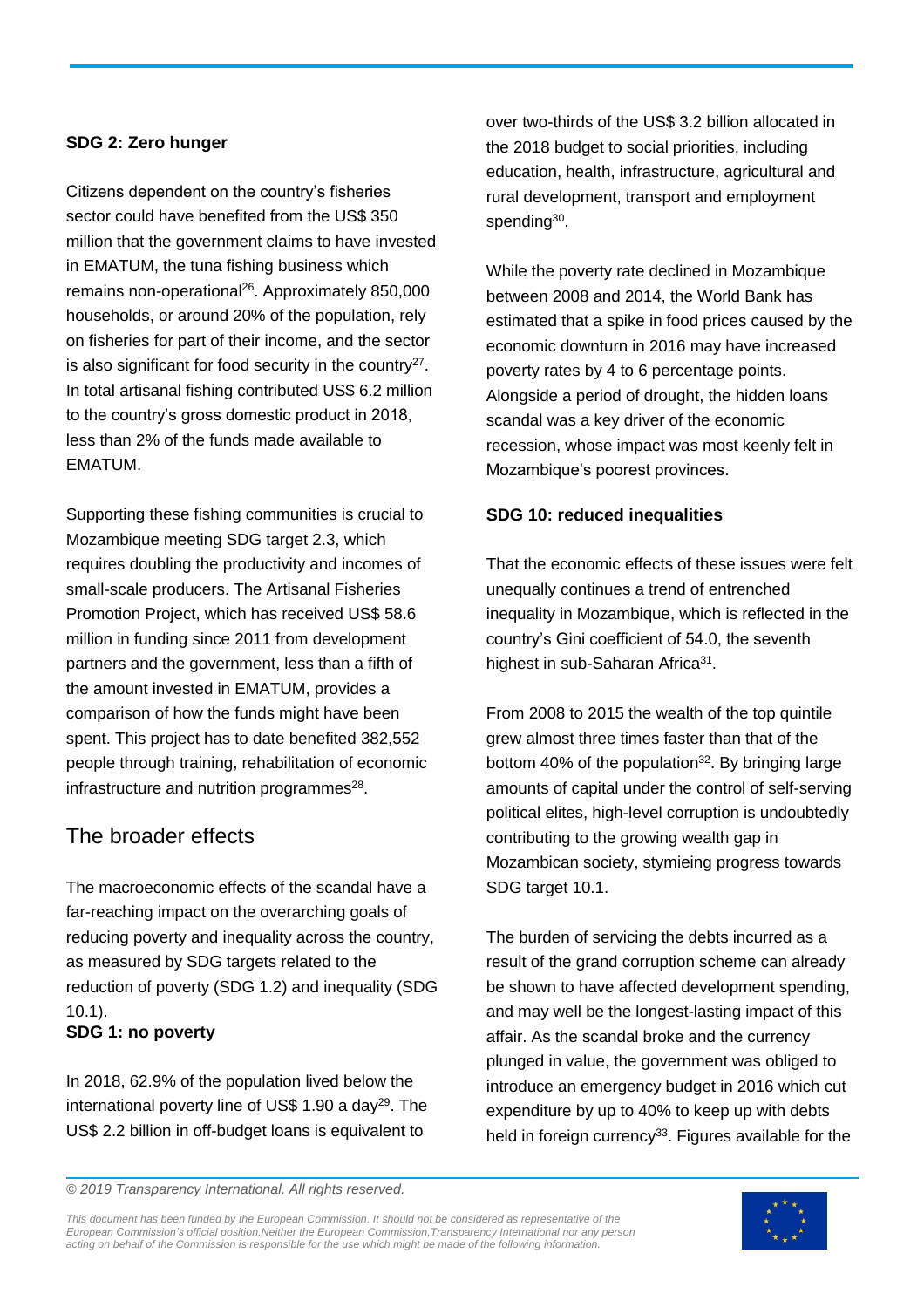2018 budget show that the amount made available for debt servicing (MZN 75.4bn) was almost as much as that provided for education and health spending combined (MZN 79.2bn)<sup>34</sup>.

Regardless of whether Mozambique succeeds in restructuring its three problematic bonds, the damage to the perception of the country in the eyes of external lenders and investors will see the country pay more to borrow in the future. When combined with the harm already caused to Mozambique's relationships with international development partners, this will mean more public funds tied up in debt servicing and less available for spending on the country's development goals.

# Recommendations

### National level

The government of Mozambique should:

- **1.** Introduce reforms to the constitution to reduce the executive powers of the office of the President, particularly its ability to nominate and dismiss the Attorney General without consulting parliament.
- **2.** Take robust measures to guarantee independence in the judiciary and eliminate political interference. Removing the power of the President to appoint the Presidents of the Administrative Court, the Supreme Court and the Constitutional Council would be an important first step.
- **3.** Introduce a dedicated asset recovery law.
- **4.** Improve the financial disclosure system to enhance public scrutiny of officials' asset declarations.

### Global level

To help support the accomplishment of the SDGs, States parties to the United Nations Convention against Corruption (UNCAC) should:

- **1.** Explicitly recognise grand corruption as a threat to the achievement of the 2030 Sustainable Development Agenda.
- **2.** Prioritise the prevention of and responses to grand corruption (as prescribed in the Oslo statement) due to its developmental consequences.
- **3.** Initiate discussions about a definition of grand corruption and an Optional Protocol to the UNCAC on Grand Corruption.
- **4.** Commit to further research on the impact of grand corruption on sustainable development to identify effective strategies to counter this problem, and convene an Expert Group Meeting on this subject.

*© 2019 Transparency International. All rights reserved.*

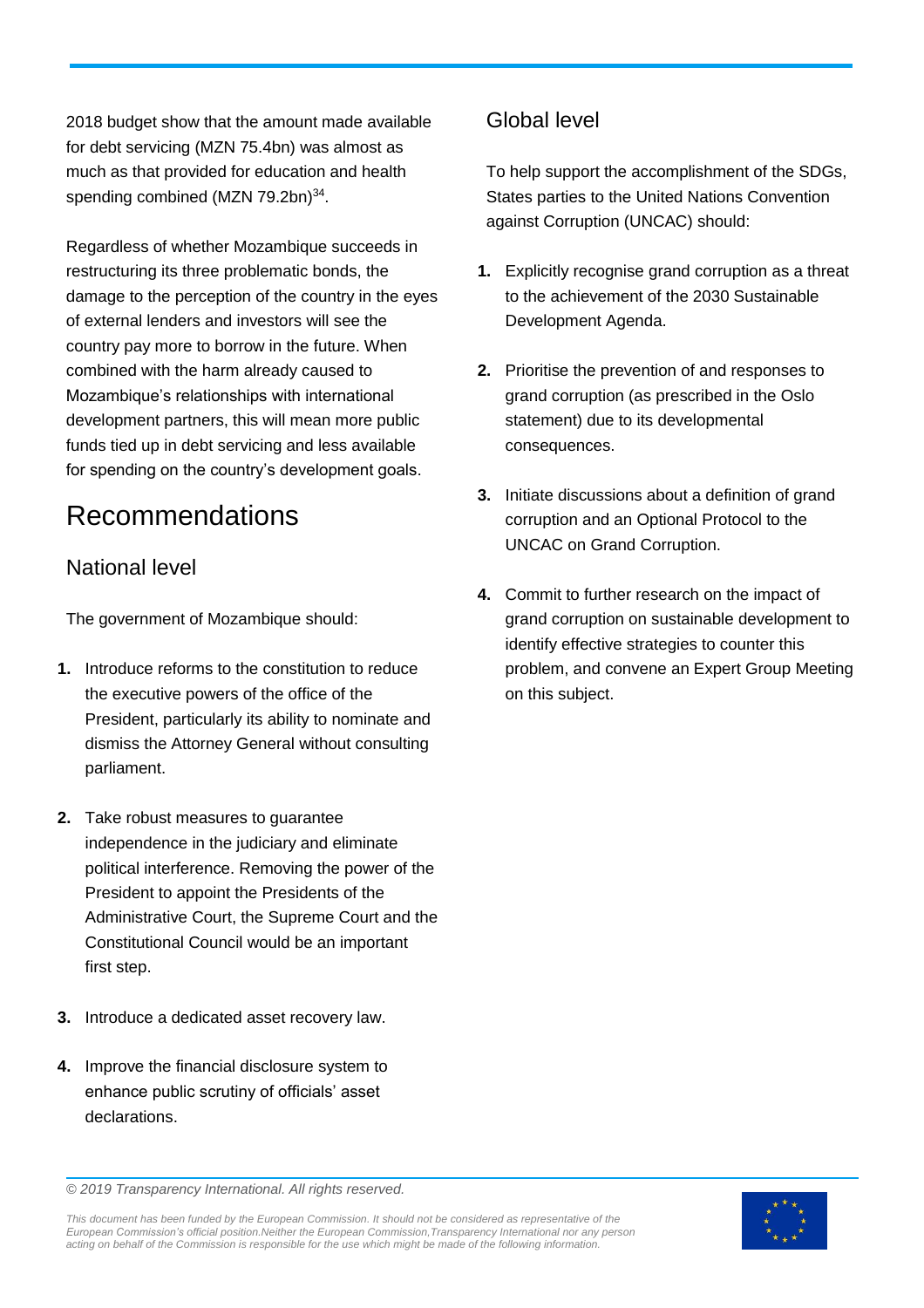# References

l

<sup>1</sup> Centro de Integridade Pública and the Chr. Michelsen Institute. 2016. *[The Costs of Corruption to the Mozambican](https://www.cmi.no/publications/file/6027-the-costs-of-corruption-to-the-mozambican-economy.pdf)  [Economy.](https://www.cmi.no/publications/file/6027-the-costs-of-corruption-to-the-mozambican-economy.pdf)*

<sup>2</sup> Hanlon, J.. 2017. Following the Donor-Designed Path to Mozambique's US\$2.2 billion Secret Debt Deal. *Third World Quarterly*. Vol.38, No.3, pp.753 – 770

<sup>3</sup> Ibid <sup>4</sup>Centro de Integridade Pública and the Chr. Michelsen Institute. 2016. *[The Costs of Corruption to the Mozambican](https://www.cmi.no/publications/file/6027-the-costs-of-corruption-to-the-mozambican-economy.pdf)  [Economy.](https://www.cmi.no/publications/file/6027-the-costs-of-corruption-to-the-mozambican-economy.pdf)*

<sup>5</sup> Olivares-Caminal, R. 2019. [Why does Mozambique need](https://ftalphaville.ft.com/2019/04/04/1554350405000/Why-does-Mozambique-need-to-pay-its-non-odious-debt-/)  [to pay its non-odious debt?](https://ftalphaville.ft.com/2019/04/04/1554350405000/Why-does-Mozambique-need-to-pay-its-non-odious-debt-/) Financial Times.

<sup>6</sup> Hanlon, J.. 2017. Following the Donor-Designed Path to Mozambique's US\$2.2 billion Secret Debt Deal. *Third World Quarterly*. Vol.38, No.3, pp.753 – 770

<sup>7</sup> African Development Bank. 2018. *[Mozambique Country](https://www.afdb.org/en/documents/document/mozambique-country-strategy-paper-2018-2022-103013)  [Strategy Paper \(2018 –](https://www.afdb.org/en/documents/document/mozambique-country-strategy-paper-2018-2022-103013) 2022).*

<sup>8</sup> Kroll. 2017. *[Independent Audit Related to Loans](https://www.open.ac.uk/technology/mozambique/sites/www.open.ac.uk.technology.mozambique/files/files/2017-06-23_Project%20Montague%20-%20Independent%20Audit%20Executive%20Summary%20English%20(REDACTED%20FOR%20PUBLISHING).pdf)  [Contracted by ProIndicus S.A., EMATUM S.A. and](https://www.open.ac.uk/technology/mozambique/sites/www.open.ac.uk.technology.mozambique/files/files/2017-06-23_Project%20Montague%20-%20Independent%20Audit%20Executive%20Summary%20English%20(REDACTED%20FOR%20PUBLISHING).pdf)  [Mozambique Asset Management S.A.](https://www.open.ac.uk/technology/mozambique/sites/www.open.ac.uk.technology.mozambique/files/files/2017-06-23_Project%20Montague%20-%20Independent%20Audit%20Executive%20Summary%20English%20(REDACTED%20FOR%20PUBLISHING).pdf)*

<sup>9</sup> Hanlon, J.. 2017. Following the Donor-Designed Path to Mozambique's US\$2.2 billion Secret Debt Deal. *Third World Quarterly*. Vol.38, No.3, pp.753 – 770

<sup>10</sup> Kroll. 2017. *[Independent Audit Related to Loans](https://www.open.ac.uk/technology/mozambique/sites/www.open.ac.uk.technology.mozambique/files/files/2017-06-23_Project%20Montague%20-%20Independent%20Audit%20Executive%20Summary%20English%20(REDACTED%20FOR%20PUBLISHING).pdf)  [Contracted by ProIndicus S.A., EMATUM S.A. and](https://www.open.ac.uk/technology/mozambique/sites/www.open.ac.uk.technology.mozambique/files/files/2017-06-23_Project%20Montague%20-%20Independent%20Audit%20Executive%20Summary%20English%20(REDACTED%20FOR%20PUBLISHING).pdf)  [Mozambique Asset Management S.A.](https://www.open.ac.uk/technology/mozambique/sites/www.open.ac.uk.technology.mozambique/files/files/2017-06-23_Project%20Montague%20-%20Independent%20Audit%20Executive%20Summary%20English%20(REDACTED%20FOR%20PUBLISHING).pdf)*

<sup>11</sup> World Finance. 2018. *[Mozambique's Dramatic Economic](https://www.worldfinance.com/special-reports/the-mozambique-debt-crisis)  [Reversal.](https://www.worldfinance.com/special-reports/the-mozambique-debt-crisis)*

<sup>12</sup> US Department of Justice. 2019. *[Mozambique's Former](https://www.justice.gov/opa/pr/mozambique-s-former-finance-minister-indicted-alongside-other-former-mozambican-officials)  [Finance Minister Indicted Alongside Other Former](https://www.justice.gov/opa/pr/mozambique-s-former-finance-minister-indicted-alongside-other-former-mozambican-officials)  [Mozambican Officials, Business Executives, and](https://www.justice.gov/opa/pr/mozambique-s-former-finance-minister-indicted-alongside-other-former-mozambican-officials)  [Investment Bankers in Alleged \\$2 Billion Fraud and Money](https://www.justice.gov/opa/pr/mozambique-s-former-finance-minister-indicted-alongside-other-former-mozambican-officials)  [Laundering Scheme That Victimized U.S. Investors.](https://www.justice.gov/opa/pr/mozambique-s-former-finance-minister-indicted-alongside-other-former-mozambican-officials)*

<sup>13</sup> United States District Court, Eastern District of New York. 2018. *[USA against Jean Boustani, Najib Allam, Manuel](https://www.justice.gov/criminal-fraud/file/1150716/download)  [Chang, Antonio do Rosario, Teofilo Nhangumele, Andrew](https://www.justice.gov/criminal-fraud/file/1150716/download)  [Pearse, Surjan Singh and Detelina Subeva.](https://www.justice.gov/criminal-fraud/file/1150716/download)*

<sup>14</sup> US Department of Justice. 2019. *[Mozambique's Former](https://www.justice.gov/opa/pr/mozambique-s-former-finance-minister-indicted-alongside-other-former-mozambican-officials)  [Finance Minister Indicted Alongside Other Former](https://www.justice.gov/opa/pr/mozambique-s-former-finance-minister-indicted-alongside-other-former-mozambican-officials)  [Mozambican Officials, Business Executives, and](https://www.justice.gov/opa/pr/mozambique-s-former-finance-minister-indicted-alongside-other-former-mozambican-officials)  [Investment Bankers in Alleged \\$2 Billion Fraud and Money](https://www.justice.gov/opa/pr/mozambique-s-former-finance-minister-indicted-alongside-other-former-mozambican-officials)  [Laundering Scheme That Victimized U.S. Investors.](https://www.justice.gov/opa/pr/mozambique-s-former-finance-minister-indicted-alongside-other-former-mozambican-officials)*

<sup>15</sup> United States District Court, Eastern District of New York. 2018. *[USA against Jean Boustani, Najib Allam, Manuel](https://www.justice.gov/criminal-fraud/file/1150716/download)  [Chang, Antonio do Rosario, Teofilo Nhangumele, Andrew](https://www.justice.gov/criminal-fraud/file/1150716/download)  [Pearse, Surjan Singh and Detelina Subeva.](https://www.justice.gov/criminal-fraud/file/1150716/download)*

<sup>16</sup> Bloomberg. 2019*. [Ex-Banker's Bromance Soured after he](https://www.bloomberg.com/news/articles/2019-11-07/ex-banker-s-bromance-soured-after-he-got-5-7-million-in-bribes)  [got \\$5.7m in Bribes.](https://www.bloomberg.com/news/articles/2019-11-07/ex-banker-s-bromance-soured-after-he-got-5-7-million-in-bribes)*

<sup>17</sup> The Economist. 2019. *[A \\$2bn Loan Scandal Sank](https://www.economist.com/middle-east-and-africa/2019/08/22/a-2bn-loan-scandal-sank-mozambiques-economy)  [Mozambique's Economy.](https://www.economist.com/middle-east-and-africa/2019/08/22/a-2bn-loan-scandal-sank-mozambiques-economy)*

<sup>18</sup> Reuters. 2019. *[Mozambique to Fight for Extradition of](https://uk.reuters.com/article/uk-mozambique-credit-suisse/mozambique-to-fight-for-extradition-of-former-finance-minister-over-debt-scandal-idUKKCN1UQ2AP)  [Former Finance Minister over Debt Scandal.](https://uk.reuters.com/article/uk-mozambique-credit-suisse/mozambique-to-fight-for-extradition-of-former-finance-minister-over-debt-scandal-idUKKCN1UQ2AP)*

<sup>19</sup> African Development Bank. 2018. *[Mozambique Country](https://www.afdb.org/en/documents/document/mozambique-country-strategy-paper-2018-2022-103013)  [Strategy Paper \(2018 –](https://www.afdb.org/en/documents/document/mozambique-country-strategy-paper-2018-2022-103013) 2022).*

<sup>20</sup> Reuters. 2017. *[IMF Team Visits Mozambique After](https://www.reuters.com/article/mozambique-debt/imf-team-visits-mozambique-after-damning-debt-audit-idUSL8N1K23OS)  [Damning Debt Audit.](https://www.reuters.com/article/mozambique-debt/imf-team-visits-mozambique-after-damning-debt-audit-idUSL8N1K23OS)*

<sup>21</sup> U4. 2017. *[Mozambique: Overview of Corruption and Anti-](https://www.u4.no/publications/mozambique-overview-of-corruption-and-anti-corruption)[Corruption.](https://www.u4.no/publications/mozambique-overview-of-corruption-and-anti-corruption)*

<sup>22</sup> Reuters. 2019. *[Factbox: Mozambique debt crisis -](https://uk.reuters.com/article/us-mozambique-debt-creditors-factbox/factbox-mozambique-debt-crisis-what-does-the-country-owe-and-to-whom-idUKKCN1VU1WE) What [does the country owe, and to whom?](https://uk.reuters.com/article/us-mozambique-debt-creditors-factbox/factbox-mozambique-debt-crisis-what-does-the-country-owe-and-to-whom-idUKKCN1VU1WE)*

<sup>23</sup> UNDP. 2019. *[HDI: Mozambique, 2018 statistical update.](http://hdr.undp.org/en/countries/profiles/MOZ)* <sup>24</sup> UNICEF. *[2018. Budget Brief 2018. Education Sector.](https://www.unicef.org/esa/sites/unicef.org.esa/files/2019-04/UNICEF-Mozambique-2018-Education-Budget-Brief.pdf)* <sup>25</sup> Ibid

<sup>26</sup> African Development Bank. 2018. *[Mozambique Country](https://www.afdb.org/en/documents/document/mozambique-country-strategy-paper-2018-2022-103013)  [Strategy Paper \(2018 –](https://www.afdb.org/en/documents/document/mozambique-country-strategy-paper-2018-2022-103013) 2022).*

<sup>27</sup> Souto, M. 2014. *[SWIOFish Mozambique, Environmental](http://documents.worldbank.org/curated/en/398061468201839966/Environmental-and-social-management-framework)  [and Social Management Framework.](http://documents.worldbank.org/curated/en/398061468201839966/Environmental-and-social-management-framework)*

<sup>28</sup> IFAD. 2019. *[Mozambique, Artisanal Fisheries Promotion](http://operations.ifad.org/documents/654016/43b8e684-0a17-4cfe-b329-9afc5b193323)  [Project, Supervision Report.](http://operations.ifad.org/documents/654016/43b8e684-0a17-4cfe-b329-9afc5b193323)*

<sup>29</sup> UNDP. 2019. *[HDI: Mozambique, 2018 statistical update.](http://hdr.undp.org/en/countries/profiles/MOZ)* <sup>30</sup> The amount allocated to economic and social priorities in 2018 was MZN 188.5bn. Converted at a 1 January 2018 exchange rate of MZN 58.639 to USD 1. Budget source: UNICEF. 2019. *[Proposta de Orçamento do Estado para o](https://www.unicef.org/mozambique/sites/unicef.org.mozambique/files/2019-04/2019-Analysis-of-state-budget-proposal-portugues.pdf)  [Ano Fiscal de 2019.](https://www.unicef.org/mozambique/sites/unicef.org.mozambique/files/2019-04/2019-Analysis-of-state-budget-proposal-portugues.pdf)*

<sup>31</sup> World Bank. 2019. *[GINI Index 1996 –](https://data.worldbank.org/indicator/SI.POV.GINI?locations=ZG-MZ) 2014.* <sup>32</sup> World Bank. 2018. *[Mozambique Economic Update:](http://documents.worldbank.org/curated/en/132691540307793162/Mozambique-Economic-Update-Shifting-to-More-Inclusive-Growth)  [Shifting to More Inclusive Growth.](http://documents.worldbank.org/curated/en/132691540307793162/Mozambique-Economic-Update-Shifting-to-More-Inclusive-Growth)*

33 Bertelsmann Stifting Transformation Index. 2018.. *[Mozambique Report, 2018](https://www.bti-project.org/en/reports/country-reports/detail/itc/MOZ/)*

<sup>34</sup> Figures from Government Spending Watch. 2019. *[Spending on Multiple Sectors in Mozambique in 2018.](https://www.governmentspendingwatch.org/spending-data/data?countries%5b0%5d=Mozambique§or%5b0%5d=agriculture§or%5b1%5d=health§or%5b2%5d=education§or%5b3%5d=environment§or%5b4%5d=gender§or%5b5%5d=social_protection§or%5b6%5d=wash§or%5b7%5d=debt§or%5b8%5d=defence&exptype=plac&strail=total&units=NCcurrent&year=2018&uid=0&view=data)*

*© 2019 Transparency International. All rights reserved.*